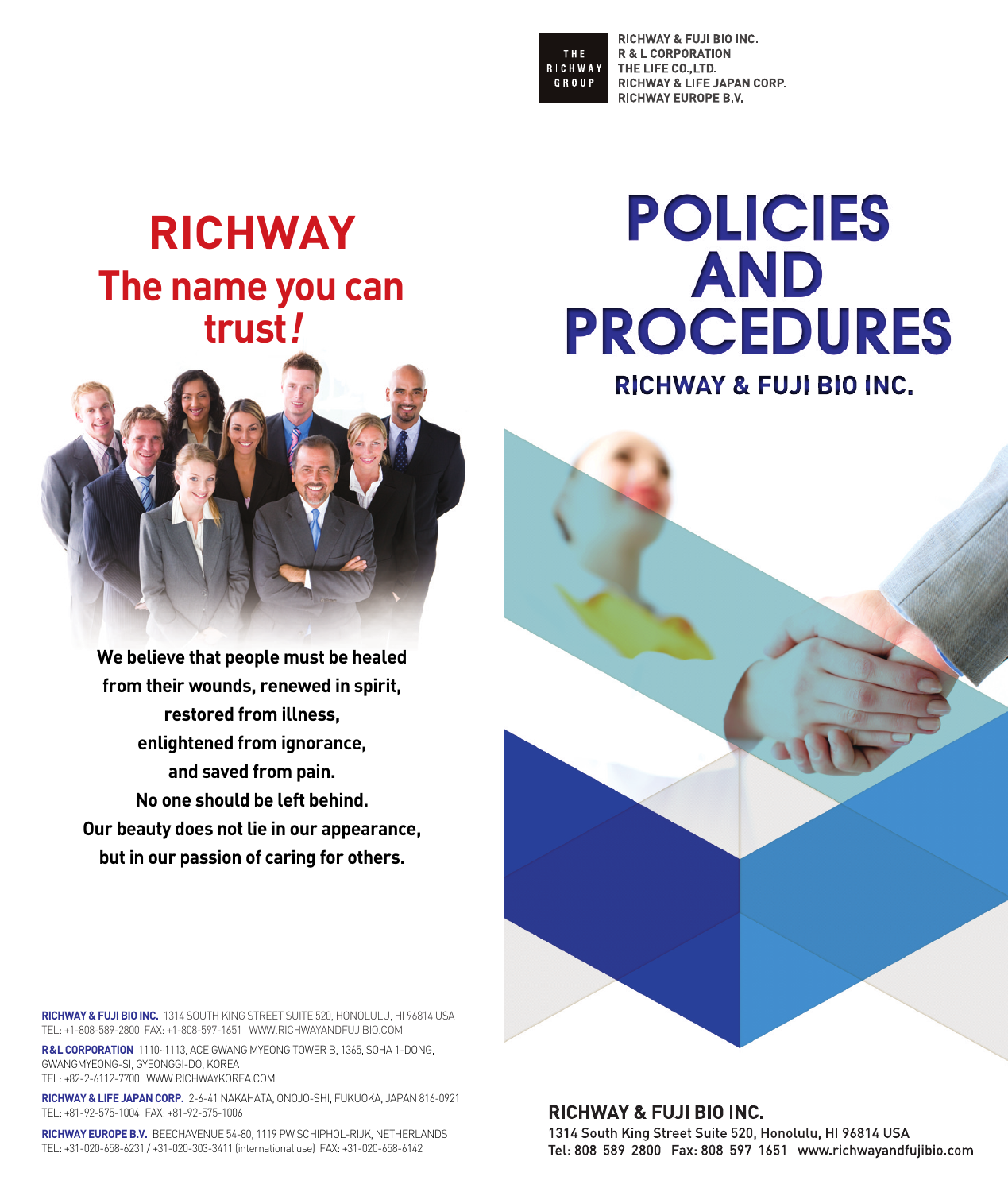# **RICHWAY & FUJI BIO INC. POLICIES AND PROCEDURES**

**Capitalized terms used in the Policies and Procedures have the meanings set forth in the Definitions of Terms.**

#### **1. Introduction**

Richway has grown tremendously in the last few years due to its Independent Sales Associates hard work and success. With Richway's growth, it becomes important that all Independent Sales Associates are kept up to date so that Richway can continue to grow. This means that all Independent Sales Associates must explain information pertaining to Richway and its product line accurately.

Up until now, we have not found it necessary to enforce many of our Policies and Procedures. However it has come to our attention that to encourage Richway's growth for the future, it is imperative that we make revisions and additions to our Policies and Procedures and reinforce them thoroughly. These changes will bring an improved buying and selling experience for both you and your customer.

In light of these realizations, we will be making the following changes to our Policy and Procedures:

#### **2. Becoming a Customer**

To become a Customer, a person must: (a) have a Sponsor who has submitted an Independent Sales Associate Agreement; (b) complete and sign a Richway Order Form. Customers are not authorized to market or resell Richway products unless they have also signed and submitted an Independent Sales Associate Agreement.

#### **3. Becoming an Independent Sales Associate (ISA)**

To become an Independent Sales Associate, a person must first (a) have a Sponsor who has submitted an Independent Sales Associate Agreement, which has been accepted and approved by Richway; (b) sign and submit an Independent Sales Associate Agreement. Once Richway has accepted and approved the Independent Sales Associate Agreement, the Independent Sales Associate is authorized to market or resell products. Richway reserves the right to accept or reject anyone as an ISA.

An Independent Sales Associate may only have one sponsor. Richway prohibits transferring from one sponsor to another. In addition, once a person has been placed, the placement may not change under any circumstance.

No inventory purchase is required to be an Independent Sales Associate. Any and all purchases are made at the sole discretion of the Independent Sales Associate. Independent Sales Associates should make it clear in each presentation that no inventory purchase is required to market Richway products. It should be stressed that Independent Sales Associates can build their business by selling Richway's products directly from the catalog, and having it shipped directly to the customer.

#### **4. Individuals, Corporations and Tax Exempt Entities**

Richway will only consider for acceptance as Independent Sales Associates individuals or entities that fall into one of the following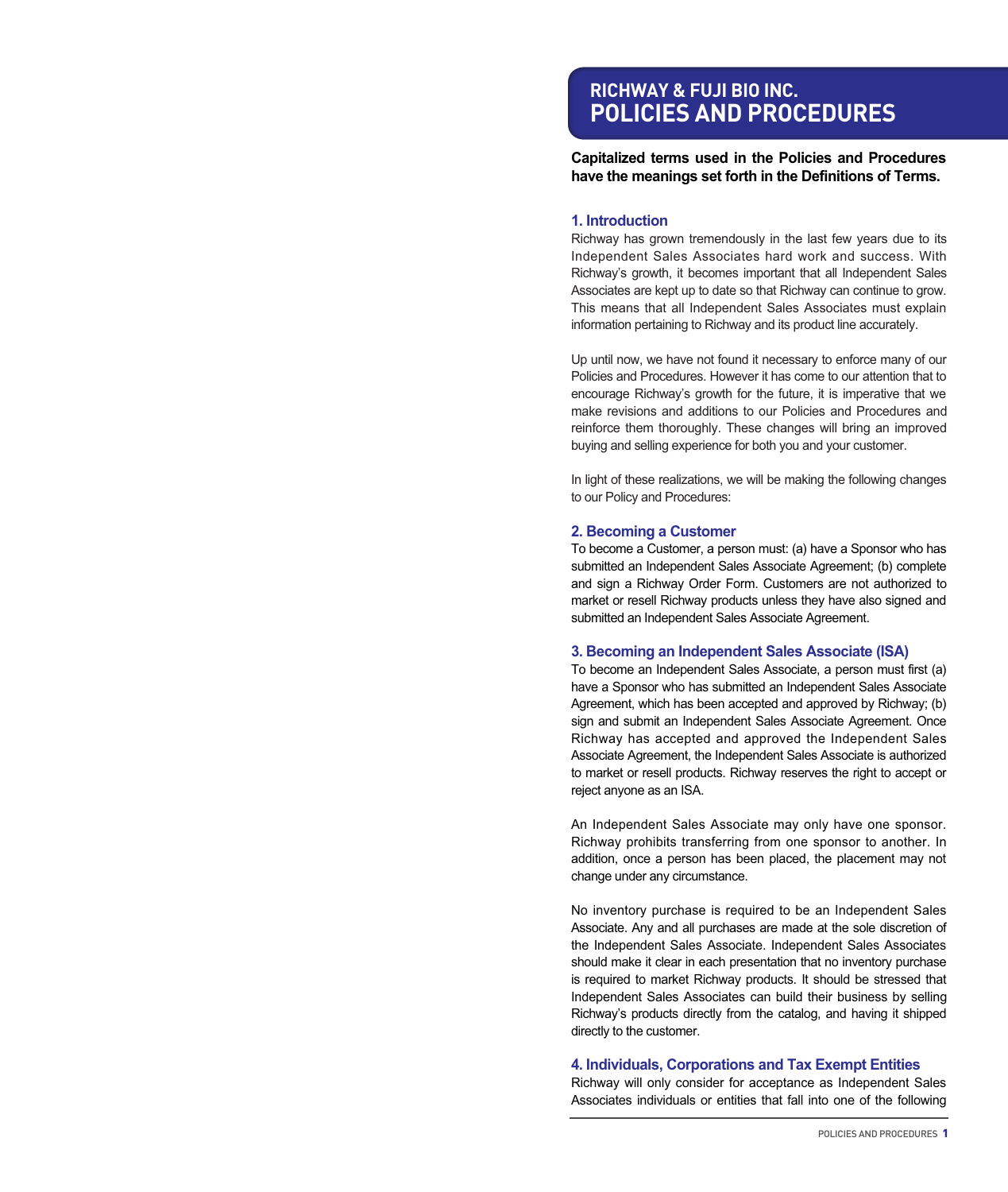#### categories:

- (a) Individuals who are of the legal age
- (b) Corporations in good standing in the state, province, or country of their incorporation which have as their sole shareholder(s), director(s), and officer(s) either one unmarried individual or a married couple.
- (c) Tax exempt entities which are registered and approved as tax exempt institutions under Section 501(c)(3) of the United States Internal Revenue Code or under Second 248(1) of the Income Tax Act of Canada.
- (d) Charitable giving corporations established in accordance with Richway guidelines.

# **5. Customer Numbers**

Customers may not use or submit to Richway any Social Security Number, Social Insurance Number, portion of Social Insurance Number, Tax Revenue Number, Taxpayer Identification Number or Corporate Account Number, unless they intend to become an Independent Sales Associate and complete an Independent Sales Associate Agreement.

Currently, an Independent Sales Associate's ID number is their Tax ID number.

#### **6. Proper Completion of Documents**

All agreements must be completely and properly filled out and signed. No copies or alterations will be accepted. If any agreement is altered in any way the agreement will not be deemed accepted by Richway except in its original unaltered form, regardless of passage of time or payment of commissions by Richway. Richway will not be responsible for loss of commissions or bonuses or for delays in Customer or Independent Sales Associate registrations or orders due to: (a) errors by Customers or Independent Sales Associates in preparing or sending agreements, orders or other documents; (b) delays or errors caused by the mail or fax transmission; (c) nonreceipt of documents by Richway (d) illegible or incomplete information on agreements (e) the inability of Customers or Independent Sales Associates to reach Richway by telephone or fax during busy calling periods. Richway will process and credit orders and enrollments in the calendar month in which they are received by Richway. Richway will contact Sponsors if any issues and errors are found. It is the responsibility of the Sponsor to contact and follow up with their Customers and those in their Marketing Organization.

# **7. Ordering Products**

Orders may be placed by telephone, mail, fax or the Internet. All telephone or fax orders must be paid by Visa, MasterCard, Discover, American Express, or wire transfer. Orders by mail may be paid by check, money order, Visa, MasterCard, Discover, American Express, or wire transfer. When paying with a credit card, the card number, expiration date, card security code, and billing address must be included. Customers and Independent Sales Associates will be charged \$35 USD for checks returned for insufficient funds and stoppayments.

Richway has a 7-14 business day processing period for product orders. Orders for products will usually be processed by Richway within 48 hours of receipt, given the correct information is provided.

# **8. Ordering Products with Product Certificates**

Product Certificate orders may be placed by mail. All Product Certificate orders must be paid by Visa, MasterCard, Discover,

American Express, wire transfer, check, or money order. When paying with a credit card, the card number, expiration date, card security code, and billing address must be included. Customers and Independent Sales Associates will be charged \$35 USD for checks returned for insufficient funds and stop-payments. The original Product Certificates must be mailed with proper signatures and/or endorsements. Photo/scanned copies are not acceptable. Product Certificate orders must meet all the requirements of the terms and conditions.

Richway has a 15-30 business day processing period for Product Certificate orders. Orders for products purchased with Product Certificates will usually be processed by Richway within 14 business days of receipt, given the correct information is provided and the requirements have been met.

#### **9. Returns and Refunds**

If for any reason any Customer is not completely satisfied with any product purchased by such Customer from Richway, the Customer may return the product with a copy of the purchase receipt to Richway within (a) 7 days from the date of receipt for 100% refund (less shipping and handling charges); (b) 8-14 days from the date of receipt for 70% refund (less shipping and handling charges); (c) 15-30 days from the date of receipt for 50% refund (less shipping and handling charges); (d) 31 days or more from the date of receipt receives no refund. Customers must receive a Return Merchandise Authorization (RMA) number from Richway before sending back the product. The RMA number is to be written on the outside of the package. Customers are responsible for shipping the product back to Richway. Refunds, when requested, will be issued to the original method of payment used to purchase the product unless that method of payment is unavailable, in which case a refund check will be issued to the Customer. Refund checks that remain uncashed for more than 90 days will not be honored. Customers and Independent Sales Associates will be charged \$35 USD for checks that require a stop-payment.

#### **10. Returns and Product Point Adjustments**

Independent Sales Associates receive commission based on actual sales of product to End Consumers. When product is returned to Richway, the commissions and Product Certificates attributable to that product is to be returned to Richway. Commissions and Product Certificates will not be released to Independent Sales Associates if the return request occurs before the processing of commissions and Product Certificates. Product points attributable to that product will be deducted automatically in both instances.

#### **11. Independent Sales Associate Registration & Distributor Kit Refund**

When an Independent Sales Associate applicant registers, a free Distributor Kit will be sent to the Independent Sales Associate. If an Independent Sales Associate applicant cancels his/her Independent Sales Associate Agreement (also referred to as Independent Sales Associate Contract in the Terms and Conditions) and returns his/her Distributor Kit within 14 days after the Independent Sales Associate applicant's date of enrollment, Richway will give such Independent Sales Associate applicant a full refund for the cost of the Independent Sales Associate Registration/Distributor Kit. A refund will only be sent to the Independent Sales Associate in whose name it is registered. This policy will apply whether the Independent Sales Associate applicant registers directly from Richway or from his/her Sponsor. An Independent Sales Associate cannot register under another person's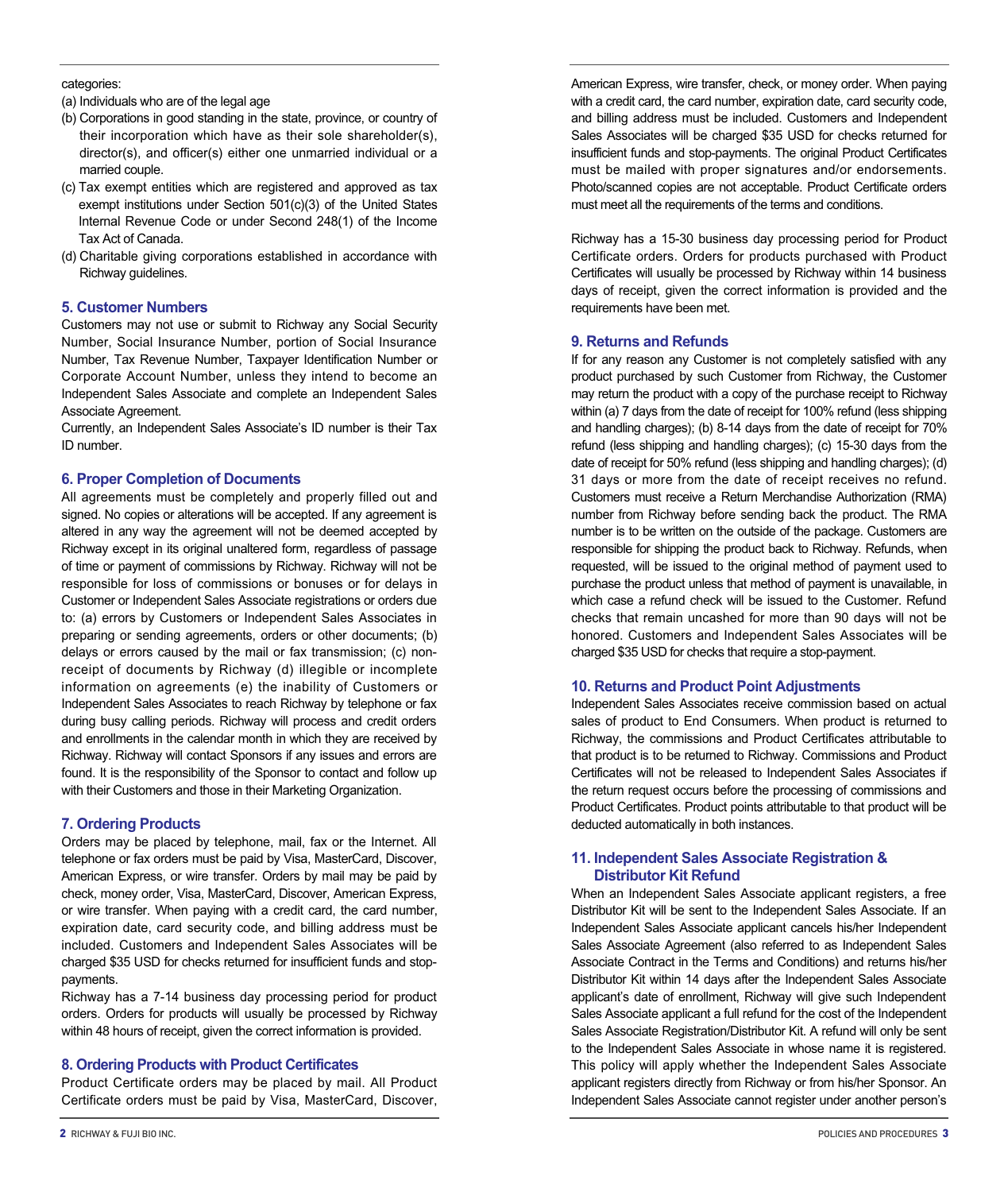name and resale. It must be registered under the Independent Sales Associate applicant name. Richway updates and revises Distributor Kits from time to time. Independent Sales Associates are encouraged to keep their Distributor Kits current by purchasing update packets or new Distributor Kits as they become available. Outdated or old Distributor Kits may not be exchanged for current Distributor Kits.

# **12. Election to Cancel Agreements**

An Independent Sales Associate may suspend/cancel his/her Independent Sales Associate Agreement for any reason at any time by sending a completed Richway Independent Sales Associate Agreement Suspension Form or by giving written notice to Richway bearing his/her original signature, printed name, address, Independent Sales Associate ID Number and reason for cancelling. A Richway suspension form will help ensure the accurate information necessary to process the cancellation is submitted. Suspension notices must be mailed, faxed or emailed to: Richway, 1314 S. King Street Suite 520, Honolulu, HI 96814; Fax No: (808) 597-1651; Email: customerservice@richwayusa.com.

The Company may terminate your Independent Sales Associate Agreement as a result of breach of any of the provisions of your Independent Sales Associate Agreement. The Company may also take actions short of termination of your Independent Sales Associate Agreement, as a result of breach of any of its provisions. In determining what actions to take in the event of breach of the Independent Sales Associate Agreement, the Company may consider without limitation the nature and severity of the breach, whether the breach can be or has been cured following notification by the Company of the existence of the same, and whether there are multiple simultaneous, serial or repeating breaches. If you do not agree with action taken by the Company under this paragraph, you may submit a dispute.

#### **13. Errors or Questions**

Independent Sales Associates should notify Richway immediately of any errors or questions about commissions, bonuses, Product Certificates, orders or changes. Richway will correct any errors reported to it within 10 business days. Richway will not be responsible for any errors, omissions or problems that failed to be reported within 10 business days.

#### **14. Conduct of Household Members**

If any member of the Independent Sales Associate's Immediate Household engages in any activity which, if performed by the Independent Sales Associate, would violate any Richway policy or any provision of the Independent Sales Associate Agreement, such activity will be deemed a violation by the Independent Sales Associate.

# **15. Inheritance of Business**

An Independent Sales Associate Business may be inherited by a spouse or direct heir, which complies with Richway's guidelines, pursuant to a valid will or other appropriate document, or in accordance with the intestacy laws of the state, province, or country in which the Independent Sales Associate resides. A person who inherits an Independent Sales Associate's business must furnish Richway with proper documentation that he/she is the beneficiary and is authorized to represent the estate. He/she must also execute an Inheritance of Business Form, Independent Sales Associate Agreement, fulfill all of the functions of an Independent Sales Associate and abide by the terms of Richway's Policies and Procedures.

#### **16. Presenting the Compensation Plan**

You agree when presenting the Compensation Plan to present it in its entirety, emphasizing that there is only one Compensation plan for all Independent Sales Associates, and that sales to Customers are a requirement to receiving compensation in the form of bonuses on Sales Volume. In presenting the compensation plan to prospects, you agree to utilize information from Official Richway Material or any literature, materials, or aids specifically authorized in writing by the Company.

#### **17. Non-Solicitation and Conflicts of Interest**

Independent Sales Associates are independent contractors and may be active in other business ventures while they are Independent Sales Associates for Richway. However, to qualify for compensation under Richway's Compensation Plan, Independent Sales Associates have the ongoing responsibility to service, supervise, motivate, train, educate and assist the Independent Sales Associates in their Marketing Organizations. Independent Sales Associates should also attend sales training provided by the Company, or selected trainers approved by the Company. Independent Sales Associates have the responsibility to promote Richway products and the Richway business opportunity. Richway and its Independent Sales Associates have made a great investment in the establishment of organizations consisting of Customers and Independent Sales Associates. Richway reserves the right to cease paying compensation to any Independent Sales Associate who recruits any Richway Customer or Independent Sales Associate to participate in another business venture. In order to protect the efforts of all Independent Sales Associates in building and maintaining their individual Marketing Organizations and Customer bases, and in order to protect Richway's interest in the overall Customer base, Independent Sales Associates and all members of their Immediate Household are required to abide by the following policies:

(a) Non-Solicitation of Richway Customers and Independent Sales Associates:

- (i) During the period that their Independent Sales Associate Agreements are in force, Independent Sales Associates and all members of their Immediate Household are prohibited from directly, indirectly or through a third party recruiting any Richway Customers or Independent Sales Associates to participate in any other business venture.
- (ii) For a period of twelve months after cancellation or termination for any reason of an Independent Sales Associate's Independent Sales Associate Agreement, the Independent Sales Associate and all members of his or her Immediate Household are prohibited from directly, indirectly or through a third party recruiting to participate in any other business venture any Richway Customers or Sales Associates:
	- (1) who were in the Independent Sales Associate's Marketing Organization at any time during the term of his or her association with Richway;
	- (2) with whom the Independent Sales Associate had contact during the term of his or her association with Richway;
	- (3) whose contact information (name, address, phone number or email address, etc.) the Independent Sales Associate or members of his or her Immediate Household has obtained at any time during the term of his or her association with Richway; or
	- (4) whose contact information (name, address, phone number or email address, etc.) the Independent Sales Associate or members of his or her Immediate Household obtained at any time from another person who obtained the information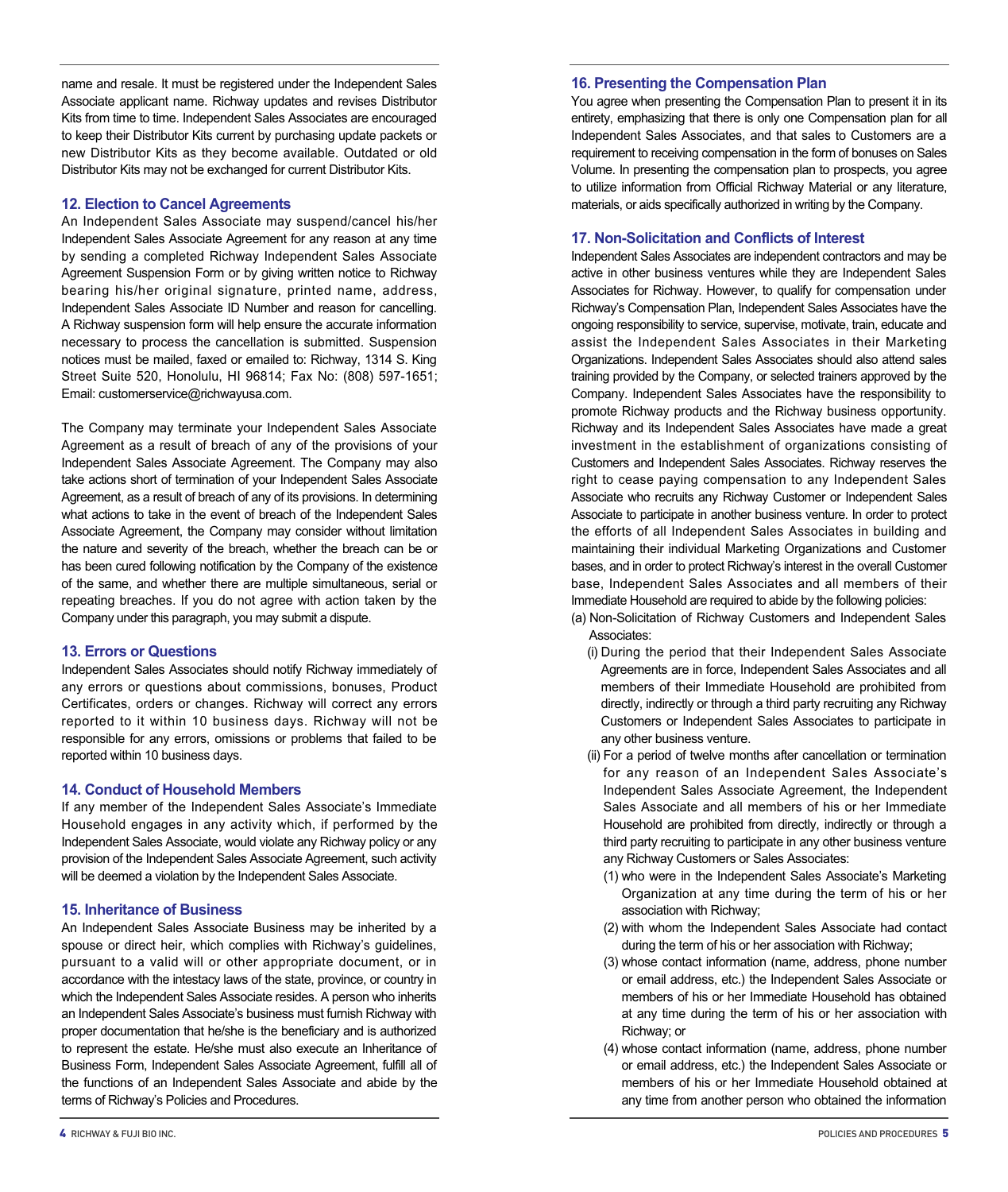The prohibitions under clauses (a)(i) and (ii) above include but are not limited to, presenting or assisting in the presentation of other business ventures to any Richway Customer or Independent Sales Associate or implicitly or explicitly encouraging any Richway Customer or Independent Sales Associate to join any other business ventures. It is a violation of this policy to recruit a Richway Customer or Independent Sales Associate to participate in another business venture even if the Independent Sales Associate does not know that the prospect is also a Richway Customer or Independent Sales Associate. It is the Independent Sales Associate's responsibility to first determine whether the prospect is a Richway Customer or Independent Sales Associate before recruiting the prospect to participate in another business venture.(Please refer specifically to the definition of "recruit" in the Definitions of Terms at the end of these Policies.)

- (b) During the period that their Independent Sales Associate Agreements are in force, and for a period of twelve months after the cancellation or termination thereof for any reason, Independent Sales Associates and all members of their Immediate Household are further prohibited from the following:
	- (i) Producing any literature, tapes or promotional material of any nature (including but not limited to websites and emails) which is used by the Independent Sales Associate or any third person to recruit Richway Customers or Independent Sales Associate to participate in another business venture;
	- (ii) Selling, offering to sell, or promoting any competing products or services to Richway Customers;
	- (iii) Offering any non-Richway products, services or business ventures in conjunction with the offering of Richway products, services or income opportunity or at any Richway meeting, seminar, launch, convention, or other Richway function.
- (c) (i) Violation of any provision of this Policy 17 constitutes an Independent Sales Associate's voluntary resignation and cancellation of his/her Independent Sales Associate Agreement, effective as of the date of the violation, and the forfeiture by the Independent Sales Associate of all commissions or bonuses payable for and after the calendar month in which the violation occurred.
	- (ii) If Richway pays any bonuses or commissions to the Independent Sales Associate after the date of the violation, all bonuses and commissions for and after the calendar month in which the violation occurred shall be refunded to Richway.
	- (iii) Richway may seek and obtain from the violating Independent Sales Associate both injunctive relief and damages for violations of this Policy 17. Richway, may, at its option, elect to enforce this Policy by lawsuit in a court of competent jurisdiction in Hawaii rather than by arbitration.
	- (iv) In addition to being entitled to a refund of bonuses and commissions and to damages as described above, in the event a person or entity violates this Policy 17, Richway and any Independent Sales Associate that experiences an adverse financial impact as a result of such person's or entity's violation of this.

Policy 17 shall be entitled to an accounting and repayment of all profits, compensation, commissions, remunerations or other benefits which the person or entity directly or indirectly receives and/or may receive as a result of, growing out of, or in connection with any violation of this Policy. Such remedy shall be in addition to and not in limitation of any damages, or injunctive relief or other rights or remedies to which Richway is or may be entitled at law or in equity.

(d) Violations of this Policy 17 are especially detrimental to the growth and sales of other Independent Sales Associates' Independent Sales Associate Businesses and to Richway's business. Consequently, Independent Sales Associates who have knowledge that any Independent Sales Associate has violated this Policy must immediately report that information to Richway's Policy Administration Department. The failure of an Independent Sales Associate to report such information to Richway will also constitute a violation of this Policy. The names of those reporting violations of this Policy 17 will be held in confidence.

# **18. Proprietary Information and Trade Secrets**

By executing the Independent Sales Associate Agreement, the Independent Sales Associate acknowledges that all information which is contained in the Independent Sales Associate's Monthly Business Report, including names, addresses and telephone numbers of Independent Sales Associates and Customers, and all identifying information relating to other Independent Sales Associates or customers that the Independent Sales Associate became aware of while conducting Richway business in any way or while attending Richway related events, is Richway's proprietary trade secret information. The Independent Sales Associate agrees not to disclose such information to any third party (except to existing or prospective Richway Independent Sales Associates or Customers for the purpose of promoting Richway products and business opportunity) or to utilize such information for the purpose of promoting any other business opportunity at any time, whether during the term of his/her association with Richway or thereafter. The Independent Sales Associate acknowledges that such proprietary information is of such character as to render it unique and that disclosure or use thereof in violation of this provision will result in irreparable damage to Richway and to Independent Richway Businesses.

Richway and its Independent Sales Associates will be entitled to injunctive relief to prevent violation of this policy. If litigation or arbitration is required to obtain injunctive relief or to recover damages, the prevailing party shall be entitled to an award of attorney's fees and expenses.

# **19. The Sponsor**

- (a) An Independent Sales Associate who is the Sponsor of a new Customer or Independent Sales Associate may not list another Independent Sales Associate who did not participate in the contact or the presentation as the Sponsor of such new Customer or Independent Sales Associate. Regardless of where a Customer or Independent Sales Associate is placed in a Marketing Organization, the actual Sponsor of such Customer or Independent Sales Associate must be listed as the Sponsor on the Order Form.
- (b) The Sponsor and any other Independent Sales Associates involved in the recruiting and enrollment process may use only Richway's products and its compensation plan and their personal commitment to help the new Independent Sales Associate build his or her business as an inducement to enroll. Independent Sales Associates may not enter into special deals with a Sponsor, including, but not limited to, promises of the payment of money or roll ups.

# **20. Supervisory and Leadership Functions**

Independent Sales Associates' compensation is based on sales of product to the End Consumer. To qualify for this compensation,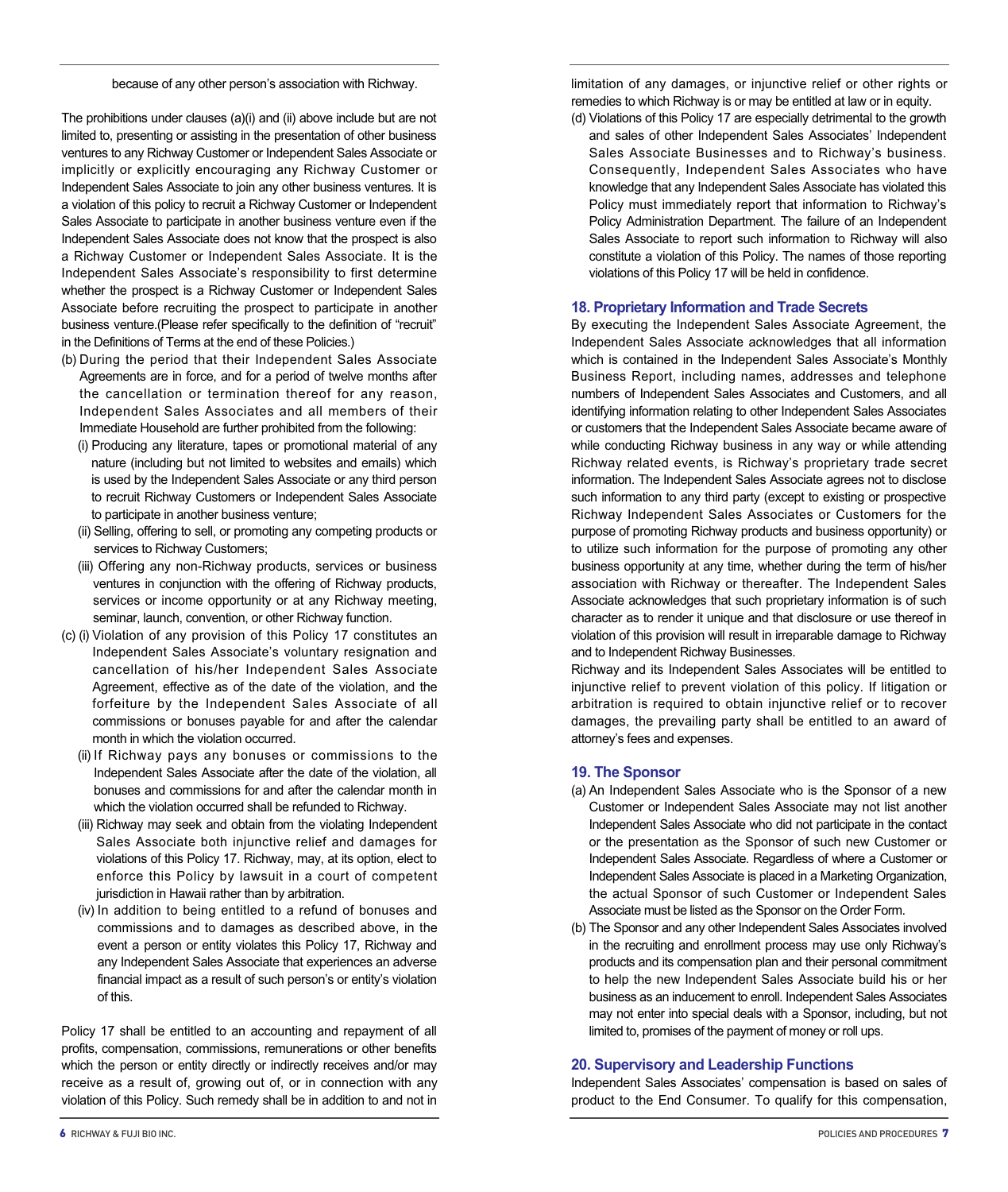Independent Sales Associates have the ongoing responsibility to promote the Richway business opportunity, to support Richway's policies, programs and personnel, and to service, supervise, motivate and train the Independent Sales Associates in their Marketing Organization to sell and market Richway products and promote the Richway business opportunity. Any effort by an Independent Sales Associate to convince or entice any Customer or Independent Sales Associate to discontinue or diminish purchasing Richway products, to move from one Richway Marketing Organization to another, to discontinue or diminish efforts to promote the Richway business opportunity, or to promote or pursue another direct selling opportunity, or to disparage Richway, or its products, marketing plan, management team or other personnel is a violation of the Independent Sales Associate's leadership responsibility and a violation of this policy.

#### **21. Excess Inventory Purchases Prohibited**

The Richway business is built upon sales to the End Consumer. It is Company policy, however, to strictly prohibit the purchase of products in unreasonable amounts solely for the purpose of qualifying for commissions or advancement in the binary bonus program. ISAs may not load inventory, nor encourage others to load inventory. An ISA must be able to document that at least 70% of products purchased have been sold. Distributors will be requested to prove retailing of products of five (5) or more of the same product. Any device or scheme whereby an Independent Sales Associate directly or through a third party purchases excess product solely for purposes of qualifying for bonuses or commissions constitutes fraud on the part of the Independent Sales Associate. Failure to abide by this policy will result in termination.

#### **22. Selling in Stores**

Richway is in strong support of home-based businesses and personal product presentations. To maintain a standard of fairness, Independent Sales Associates may not display or sell Richway products in drug stores, health food stores or grocery stores. Any display of Richway products to the public must be tasteful and professional.

# **23. Media Inquiries**

It is Richway's policy to have a single spokesperson handle all inquiries from the media and all media relations. Therefore, Marketing Executives may not, for any reason, discuss their Independent Richway Business with the media, nor act as spokespersons for Richway nor talk to the media regarding Richway, its Compensation Plan, its products or services. It is a violation of this policy to provide any information to the media, regardless of whether the information is positive or negative, accurate or inaccurate. All inquiries from the media (whether radio, television or print) must be referred to Richway.

#### **24. Checks and Weekly/Monthly Business Reports**

Commission and weekly bonus checks are generally mailed by Richway to Independent Sales Associates two (2) weeks after proof in which the bonuses were qualified from the week ending date in which the order(s) were placed for commissions and bonuses earned. When the two (2) weeks falls on a weekend or holiday, checks will generally be mailed on the next business day. Monthly bonus checks are paid on the last weekend of every month. Each Independent Sales Associate qualifying for a commission or bonus will receive a Weekly/Monthly Business Report showing the status of each Customer and Independent Sales Associate in his/her Marketing Organization. The Weekly/Monthly Business Report will show the calculation of the Independent Sales Associate's commission and bonus. Independent Sales Associates should use their Weekly/Monthly Business Report as a tool to manage, supervise and train the members of their Marketing Organizations. The information contained in Business Reports is Richway's proprietary trade secret information, and Independent Sales Associates are prohibited from disseminating the information contained therein. See Policy 16 for further detail regarding Independent Sales Associates' obligations with respect to such proprietary trade secret information. A data processing fee is charged to each Independent Sales Associate for generating and maintaining computerized Weekly/Monthly Business Reports. Commission and bonus checks which remain uncashed for more than 90 days will be honored. Commission and bonus checks which require a bank cancellation/stop-payment before the 90 day period will be charged a fee of \$35 USD.

#### **25. Purchases for Other Persons**

An Independent Sales Associate may not order or pay for products for Customers without such Customer's express authorization and agreement to reimburse the Independent Sales Associate for such product.

# **26. Restrictions on International Marketing (Japan and Czech Republic)**

Enrolled Independent Sales Associates are authorized to sell Richway products and to enroll Customers and Independent Sales Associates internationally, except for Japan and Czech Republic. Independent Sales Associates may only enroll Customers and Independent Sales Associates in all other countries in which Richway or its affiliates are authorized to conduct business. Independent Sales Associates and Customers may not sell and/or ship Richway products to Japan and Czech Republic.

#### **27. Trademark, Service Mark and Trade Name Restrictions**

Customers and Independent Sales Associates may not use, reproduce or disseminate the Richway trade name or logo or any Richway trademark or service mark except in the use and dissemination of literature published and made available by Richway and except on stationery and business cards produced and authorized by Richway. This includes, but is not limited to, the term "Richway," the Richway bull logo, and all marks or slogans designating products or services offered by Richway. Richway's logo will be made available, to use with Richway's approval. The size ratio to your logo/name may not exceed more than 25% of the size of your business name (100%). Richway's name and logo may not be used in any part, as an Independent Sales Associate's URL, business name, banner heading or footer. You may say "Authorized Richway Independent Sales Associate" or "Authorized Richway Distributor". Independent Sales Associates will be given three months to comply from the date of the warning notice.

#### **28. Rules regarding Advertising, Internet Usage and Sale of Materials**

- (a) Independent Sales Associates may not:
	- (i) create, publish, sell, use, display or distribute any literature, audio or video recording, Internet web site, telephone ad message, Internet bulletin board message, mass or bulk email message (including auto-response messages), infomercial or other print, audio, visual, electronic media or social networking sites which represents Richway, its products, services,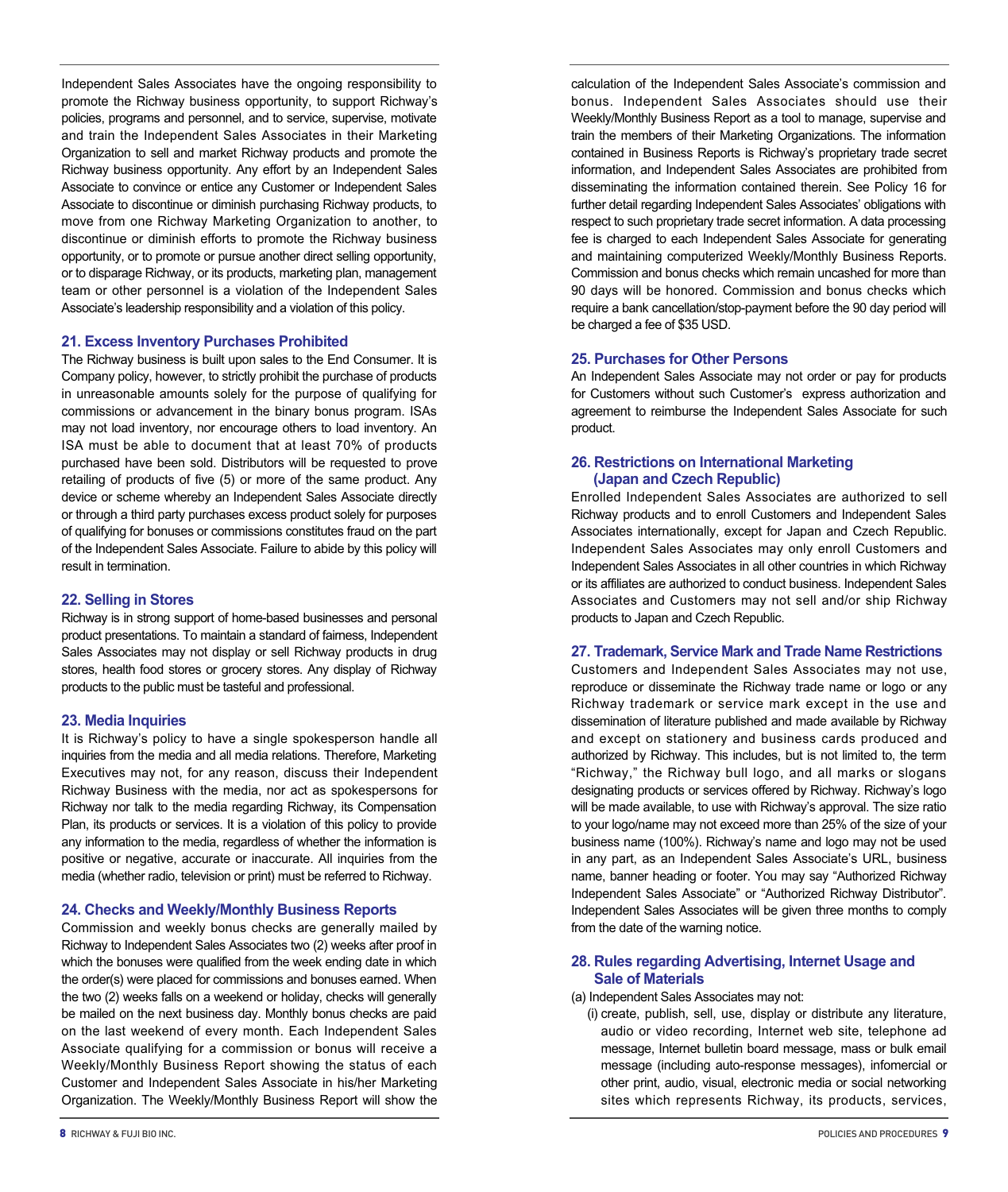Compensation Plan or business opportunity other than as specifically permitted pursuant to this Policy or that which is produced and provided by Richway;

- (ii) copy or reproduce any materials produced by Richway except as specifically permitted pursuant to this policy;
- (iii) unless approved by Richway, use the Richway name or logo or the name or logo of any of Richway's products or services in any notice, display, advertisement or promotion, including, but not limited to, newspaper, magazine, radio, television or Internet or email advertisements, or telephone, Internet or other directories, (except an Independent Sales Associate may have a directory listing in the following format: "Richway Independent Sales Associate—[name of Independent Sales Associate]");
- (iv) display, advertise or promote Richway's products, services or business opportunity at county fairs, craft fairs, business fairs, trade shows, flea markets or any similar event, including the use of booths, without written documentation of the event submitted with the associated orders;
- (v) charge for Richway-related meetings performed or arranged by an Independent Sales Associate except to the extent necessary to cover the actual out-of-pocket expenses incurred.
- (vi) advertise on any Online Internet Sales Commerce sites, such as but not limited to Amazon, eBay, Craig's List, iOffer, Webidz, eBid, BlueJay, eCrater, Online Auction, CQOut, etc.
- (vii) advertise special offers, discounts, calls for specials, free shipping and similar statements on websites, social media (Facebook, Twitter, etc.) or any other types of media.
- (b) Independent Sales Associates may use websites and email messages only in accordance with Richway's Policies and Procedures. This may be revised and modified from time to time at Richway's sole discretion. Richway will take reasonable measures to publish notice of any changes to the guidelines on its website, however it is the Independent Sales Associates' responsibility to review these guidelines periodically to be informed of and comply with any changes.
- (c) Richway will have the right, in its absolute discretion, to require that any Richway related website be taken down and that any Richway related email message be discontinued. An Independent Sales Associate's failure to comply with any provision of this policy may result in forfeiture of commissions and bonuses, fines, and/or in termination of the Independent Sales Associate's Independent Sales Associate Agreement.

## **29. Income Claims**

Independent Sales Associates are prohibited from making false, misleading or inaccurate claims about their or other persons' compensation received under the Richway Compensation Plan. If, when presenting the Richway business opportunity, an Independent Sales Associate makes any claim regarding his/her compensation from Richway, or the potential compensation payable under Richway's Compensation Plan, the Independent Sales Associate must also show the person(s) receiving the presentation his/her Weekly/Monthly Business Report.

#### **30. Product Claims and Warranties**

(a) Independent Sales Associates may not make any product claims, weight loss or health benefit claims, or product warranties other than those published in Official Richway Material. Independent Sales Associates shall not publish or distribute information relating

- (b) The FDA logo may be used in its correct format and the Bio-mat must be referred to as a Class II Medical Device. No other reference/classification to the FDA may be made.
- (c) All information disseminated related to Richway products must include and clearly state:
	- (i) The information presented in the US FDA's Medical Device 510K indications for use: Temporary relief of minor muscle pain, minor joint pain and stiffness, join paint associated with arthritis, muscle spasms, minor sprains, minor strains, minor muscular back pain, relaxation of muscles, and temporary increase of local circulation where applied.
	- (ii) Any additional information related to the Bio-mat, which are not stated in the 510K's indications for use, must clearly state that: "These claims/statements have not been tested and/or proven with the Bio-mat".
	- (iii) Information disseminated related to far infrared rays, negative ions, and their benefits must state the source (peer reviewed journals, clinical studies, etc.).
	- (iv) This disclaimer must be added to any statements made other than those approved by the FDA: "These statements have not been evaluated by the Food and Drug Administration. This product is not intended to diagnose, treat, cure or prevent any disease. This device does not cure cancer. It does not intend to provide diagnosis or treatment and only claims the statements in the medical device listing of intended use approved by the FDA. Specific medical advice should be obtained from a licensed health care practitioner.

Any information and personal testimonies about this device does not reflect any medical claims." Failure to comply will result in termination.

(d) Richway's product warranty term is a limited lifetime. If there are any problems with the product within one (1) year from date of receipt, the Company will repair or exchange the product presented with their original invoice number free of charge. From the second year and on, there will be charges for repairs or exchanges. See Refund and Repair Policy for more detailed information.

# **31. Ethical Sales Practices**

(a) Independent Sales Associates shall:

- (i) conduct themselves in a professional, courteous and considerate manner;
- (ii) represent Richway products in a sincere and honest manner and will honor Richway's Refund and Repair Policy;
- (iii) represent the Richway Compensation Plan only as prescribed by Official Richway Material;
- (iv) become familiar with and utilize sales techniques, Richway's Compensation Plan and Policies and Procedures, and other materials as prescribed by Richway;
- (v) present the Richway business opportunity in a manner which is consistent with Official Richway Material; and
- (vi) provide training, motivation and support to Independent Sales Associates in their organization
- (b) Independent Sales Associates shall not:
	- (i) engage in any deceptive, unlawful, or unethical business or recruiting practice;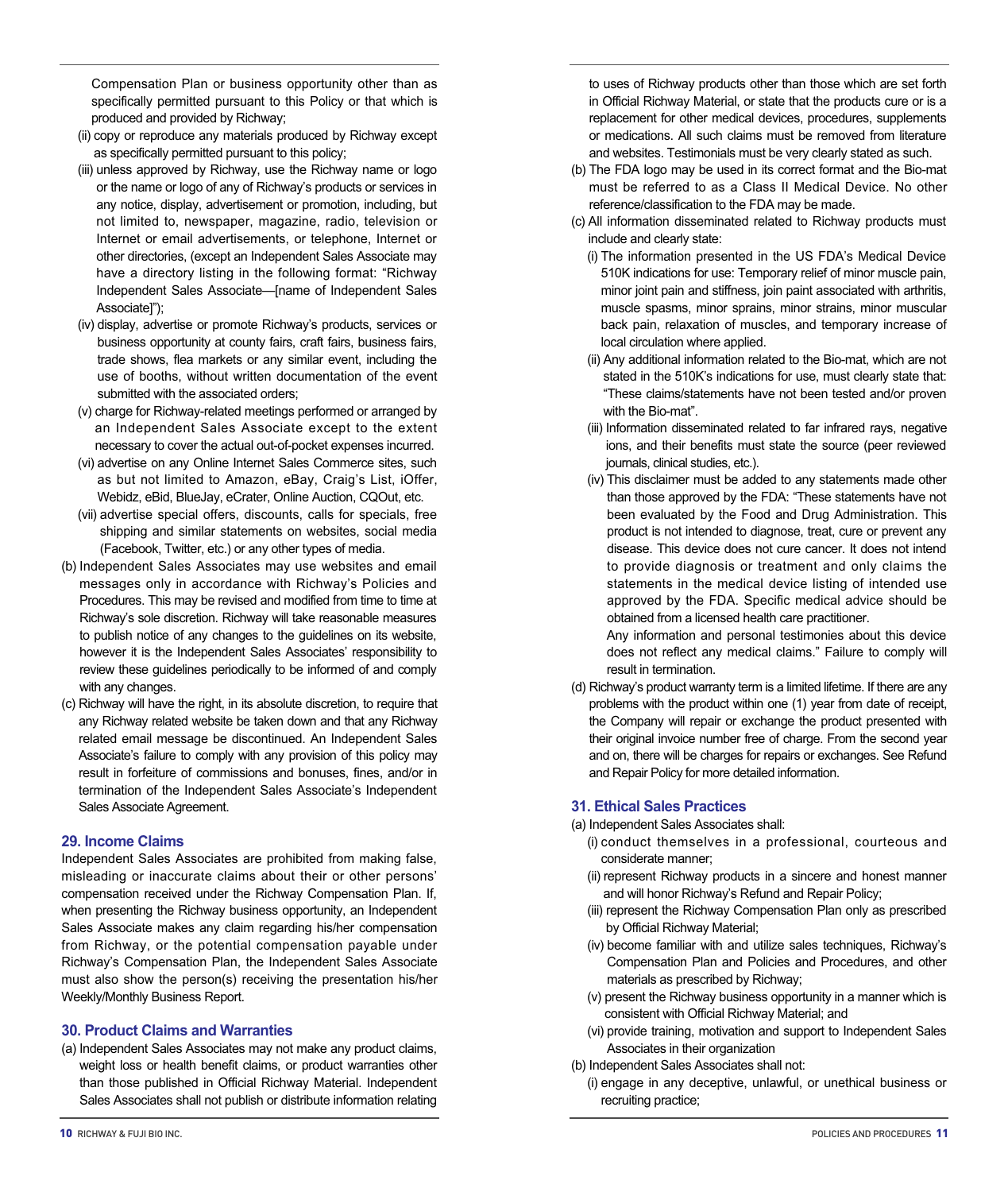- (ii) engage in any high pressure selling or recruiting practices;
- (iii) enroll minors or persons who are not capable of making an informed decision with respect to entering into an Independent Sales Associate Agreement;
- (iv) order Richway products for other Customers or Independent Sales Associates without the express permission of such persons; or
- (v) seek in any way to violate or circumvent Richway's policies

#### **32. Policy Disclosure Requirement**

Prior to enrolling a prospective Independent Sales Associate, Independent Sales Associates shall provide to and review with the prospective Independent Sales Associate a current copy of Richway's Policies and Procedures and Definitions of Terms.

#### **33. Inactivity and Voluntary Resignation**

- (a) It is the Independent Sales Associate's responsibility to lead his/her Marketing Organization with the proper example in production of sales. Without this proper example and leadership, the Independent Sales Associate will lose his/her right to receive commissions and bonuses from his/her Marketing Organization.
	- (i) Therefore, Independent Sales Associates who do not produce Personal Sales or Personal Purchases for 12 consecutive months or longer will not receive the commission or bonus attributable to such status for the sales generated through their Marketing Organization. Failure to produce Personal Sales or Personal Purchases for 12 consecutive months constitutes the Independent Sales Associate's status as inactive. An Independent Sales Associate who has voluntarily became inactive will not lose all his/her Personal Enrollees and his/her Marketing Organization. The status of inactivity shall become effective on the day following the last day of the Personal Sale or Personal Purchase.
	- (ii) An Independent Sales Associate may voluntarily resign from their current position for any reason at any time by sending a completed Richway Letter of Resignation Form or by giving written notice to Richway bearing his/her original signature, printed name, Independent Sales Associate ID Number, date of resignation, and Sponsor from which they are resigning from. A Richway Letter of Resignation Form will help ensure the accurate information necessary to process the resignation is submitted. Resignation notices must be mailed, faxed or emailed to: Richway, 1314 S. King Street Suite 520, Honolulu, HI 96814; Fax No: (808) 597-1651; Email: customerservice@ richwayusa.com.

# **34. Reactivation and Reenroll Requirements**

- (a) When an Independent Sales Associate who has been deemed to have voluntarily resigned due to inactivity under Policy 33 becomes reactivated, he/she will reenter his/her previous Marketing Organization in the first available position below his/her original Independent Sales Associate other than the position left vacant by such Independent Sales Associate.
- (b) Former Independent Sales Associates may reactivate their status as an Independent Sales Associates with their original Sponsor at any time if the Independent Sales Associate has been cancelled or inactive for 12 consecutive months or longer.
- (c) Former Independent Sales Associates who has been terminated, must wait at least 6 months before becoming an ISA again, becoming an employee of an Independent Sales Associate, or becoming an active participant with an Independent Sales

Associate under a different Sponsor.

(d) If a former Customer or Independent Sales Associate desires to re-enroll in a new Marketing Organization or with a new Sponsor, he/she may re-enroll after (1) the Letter of Resignation and/or written notice has been received and accepted by Richway, (2) a completed Independent Sales Associate Agreement with the Lifetime Membership Registration Fee has been received and accepted by Richway. If a former Independent Sales Associate reenrolls with a new Marketing Organization or a new Sponsor, he/she will begin receiving commission and bonus checks 6 months after the date of re-enrollment.

#### **35. Obligations of Independent Contractors**

As an independent contractor, it is an Independent Sales Associate's responsibility to:

- (a) Abide by any and all federal, state, provincial, county and local laws, rules and regulations pertaining to the acquisition, receipt, holding, selling, distributing or advertising of Richway products and services and the promotion of the Richway business opportunity;
- (b) At the Independent Sales Associate's own expense, make, execute or file all such reports and obtain such licenses as are required by law or public authority with respect to his/her Independent Richway Business and/or the receipt, holding, selling, distributing or promoting of Richway products;
- (c) Be solely responsible for declaration and payment of all local, state, provincial, federal and general sales taxes and fees as may accrue because of the Independent Sales Associate's activities in conjunction with his/her Independent Richway Business;
- (d) Supply all of his/her own equipment and tools for operating his/her business, such as telephone, transportation, professional services, office equipment, and office supplies; and
- (e) Provide his/her own place of business and determine his/her own work hours

## **36. Marketing Executives Are Not Corporate Representatives**

Independent Sales Associates are not corporate representatives of Richway and are not authorized to incur any debt, expense or obligation on behalf of or for Richway, nor bind Richway to any agreement or contract. Independent Sales Associates may not imply or misrepresent themselves as being the Manufacturer/Richway, or part of the Corporate staff.

#### **37. Corrective Measures**

All of the policies in this Policies and Procedures, the provisions of the Independent Sales Associate Agreement, and any other agreements entered into by and between Richway and Independent Sales Associates are material terms to the agreement between Richway and Independent Sales Associates. An Independent Sales Associate's violation of any of the terms and conditions of any of these agreements or the Policies and Procedures or any illegal, fraudulent, deceptive or unethical conduct by an Independent Sales Associate may result, at Richway's discretion, in one or more of the following corrective measures:

- (a) issuance of a written warning or admonition;
- (b) imposition of a fine, which may be imposed immediately or withheld from future commission and/or bonus checks;
- (c) reassignment of all or part of his/her Marketing Organization;
- (d) suspension of his/her Independent Sales Associate Agreement for one or more months;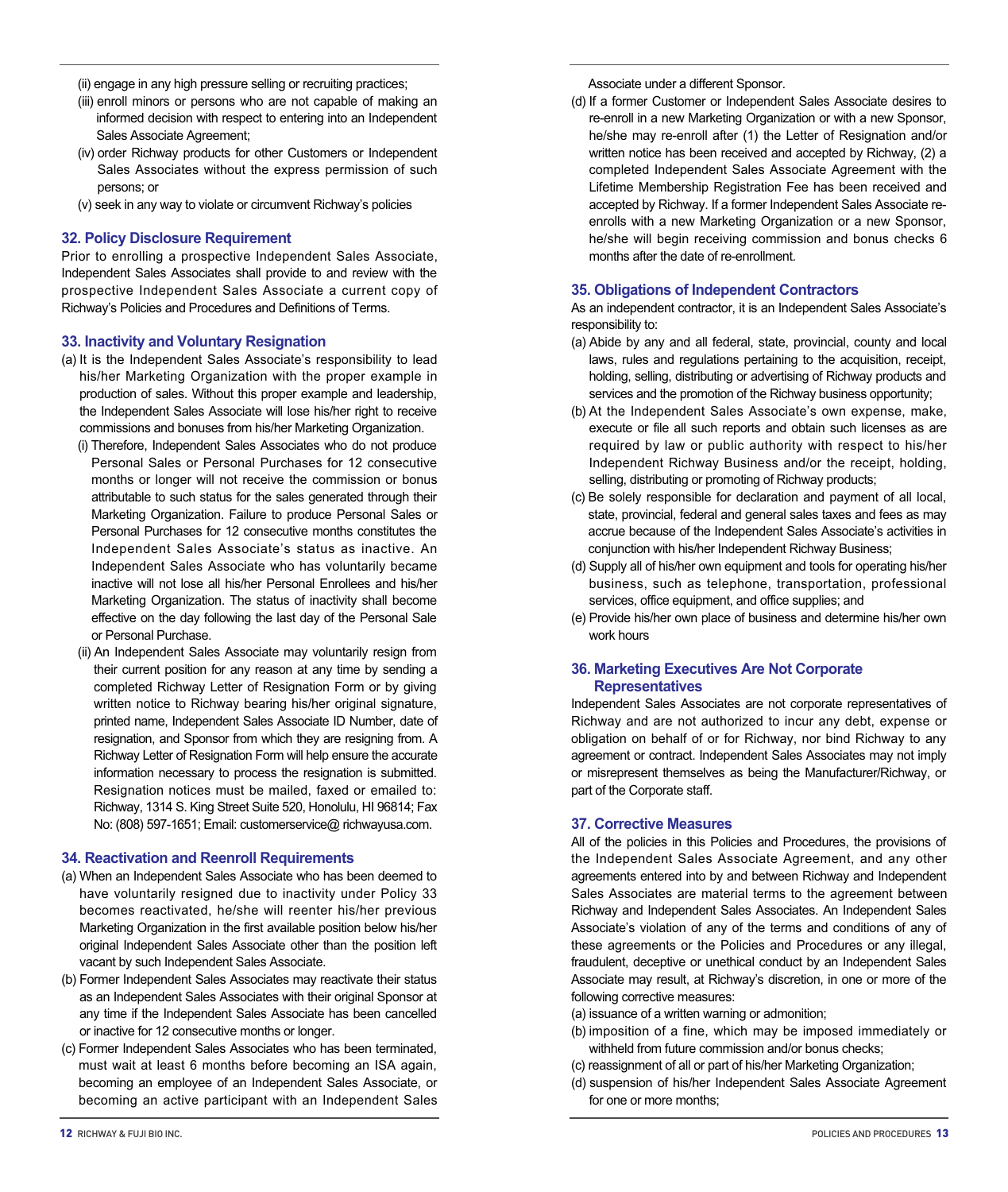- (e) cancellation of his or her Independent Sales Associate Agreement;
- (f) termination of his or her Independent Sales Associate status; or
- (g) any other measure expressly stated within any of the policies set forth in the Policies and Procedures or any provision of the Independent Sales Associate Agreement.

Richway has the right to withhold from an Independent Sales Associate all bonuses and commissions during the period that Richway is investigating the alleged violative conduct of the Independent Sales Associate. If an Independent Sales Associate's Independent Sales Associate Agreement is canceled due to a violation preceding the investigation, the Independent Sales Associate will not be entitled to any commissions or bonuses withheld by Richway during the investigation period.

## **38. Forfeiture of Rights to Bonuses and Commissions**

So long as an Independent Sales Associate is complying with all policies and terms of the Independent Sales Associate Agreement, Richway is obligated to pay commissions and bonuses to such Independent Sales Associate in accordance with the Compensation Plan. An Independent Sales Associate's commissions and bonuses constitute the entire consideration for all of the Independent Sales Associate's efforts in generating sales, and the Independent Sales Associate's right to receive commissions and bonuses from Richway constitutes the entire value attributable to the Independent Sales Associate's Marketing Organization. Following an Independent Sales Associate's resignation, cancellation for inactivity, or voluntary or involuntary cancellation of his/her Independent Sales Associate Agreement, such former Independent Sales Associate shall have no right, title, claim or interest to the Marketing Organization. The former Independent Sales Associate shall have no claim for compensation for the Marketing Organization or for bonuses or commissions stemming from sales generated within or by the Marketing Organization or for car bonus amounts held in escrow by Richway. Following voluntary or involuntary cancellation of his/her Independent Sales Associate Agreement, the former Independent Sales Associate shall not hold himself/herself out as a Richway Independent Sales Associate and shall not have the right to sell Richway products or services.

# **39. Amendments to Compensation Plan, Statement of Policies, and/or Independent Marketing Executive Agreement**

Upon notification to Independent Sales Associates, Richway may, at its sole discretion, amend the Compensation Plan, Policies and Procedures, Definitions of Terms and/or the terms of the Independent Sales Associate Agreement and any other agreements entered into by and between Richway and the Independent Sales Associates. By signing the Independent Sales Associate Agreement, Independent Sales Associates agree to abide by any such amendments. The continuation of an Independent Sales Associate Business or an Independent Sales Associate's acceptance of commissions and/or bonuses from Richway constitutes his/her acceptance of any such amendments. Independent Sales Associates will be bound by the most current versions of the Compensation Plan, the Policies and Procedures, the Definitions of Terms, the Independent Sales Associate Agreement and any other agreements entered into by and between Richway and the Independent Sales Associates.

# **DEFINITIONS OF TERMS**

**Compensation Plan:** The plan offered by Richway that sets forth the compensation provided to Richway Independent Sales Associates for the continuing building, promoting, training, motivation, servicing and development of their Independent Sales Associate Businesses.

**Customer:** A person who has a sponsor, has completed, executed, and delivered to Richway an order form, and purchased a Richway product.

**Distributor Kit:** The Richway product and business opportunity information portfolio provided to a new Independent Sales Associate pursuant to terms of the Independent Sales Associate Agreement which includes product and marketing information and other Official Richway Material.

**End Consumer:** A person who purchases Richway products for the purpose of consuming them rather than for resale to someone else.

**Enroll:** To enlist, sponsor or sign up an individual or entity into a program or organization.

**Enrollee:** A Customer or Independent Sales Associate.

**Immediate Household:** Married couples and persons residing in the same home, and with respect to Independent Sales Associates and Customers which are entities (e.g., corporations, tax exempt entities, etc.) rather than individuals, Immediate Household means the shareholders, owners, directors, officers, trustees, responsible parties, etc. of such entities and persons married to or residing in the same home with the persons who are the shareholders, owners, directors, officers, trustees, responsible parties, etc. of such entities.

**Inactive Independent Sales Associate:** An Independent Sales Associate becomes inactive if he/she fails to personally produce Sales Volume for 12 consecutive months or longer. He/she will not receive the commission or bonus attributable to such status for the sales generated through their Marketing Organization.

**Independent Sales Associate ("ISA"/"distributor"):** A person who has signed and submitted an Independent Sales Associate Agreement.

**Independent Sales Associate Agreement:** Upon acceptance and approval by Richway, is part of a contract between the Independent Sales Associate and Richway.

**Independent Sales Associate Business:** The business organization consisting of an Independent Sales Associate and those persons and entities that purchase Richway products or generate sales of Richway products from which the Independent Sales Associate is entitled to receive commissions.

**Independent Sales Associate ID Number:** An Independent Sales Associate's ID Number is the Independent Sales Associate's Tax Identification Number. This must only be submitted to Richway if a Customer or Enrollee wishes to become an Independent Sales